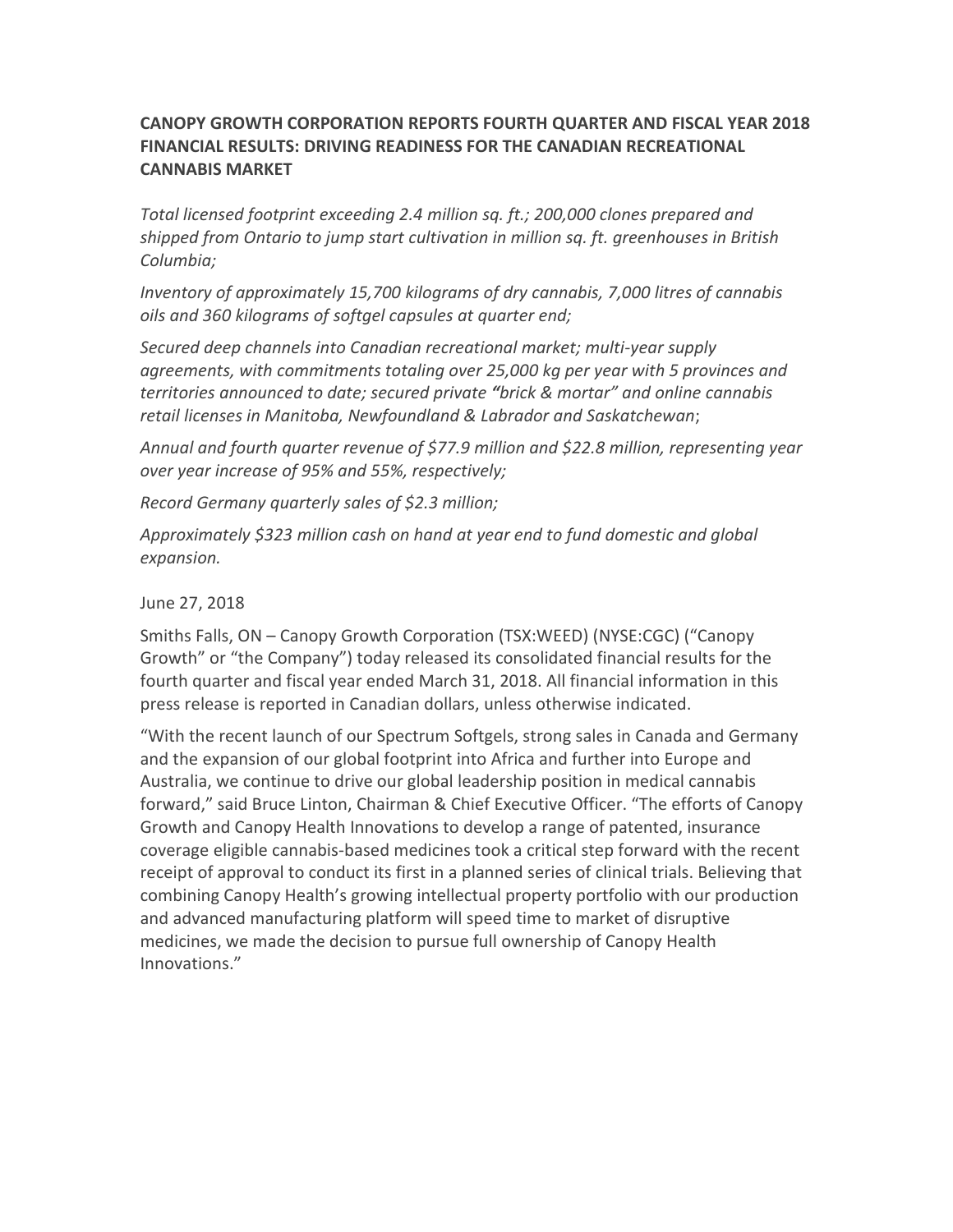Added Linton, "For many months, provincial and territorial agencies have thoroughly evaluated our business, including our product inventory, operational capabilities, IT systems as well as our cannabis retail and education programs. Being the only company selected by all provinces and territories with announced supply and retail partners, speaks to our readiness for the adult recreational cannabis market that is expected to open in less than three months."

Concluded Linton, "Inventories on hand today, which will be used to fill a nationwide sales channel that does not yet exist, will determine early market share. Producing sites and distribution capability in place today, not next year or the year after, will keep the channel full, build consumer affinity and maintain market share. With the largest inventory and capacity today, Canopy Growth is uniquely positioned to go beyond our current commitments to provincial agencies and cannabis retailers in order to successfully open the regulated recreational cannabis market in Canada as a producer of choice nationwide."

As Canopy Growth continues to grow and evolve its global management team, the Company is pleased to announce that Mark Zekulin, current President, has taken on the role of President and Co-CEO. Mark has been with Canopy Growth since its inception and in the role of President has overseen all Company operations and execution, with the exception of Finance and IT. The addition of the Co-CEO title reflects Mark's current integration in the strategic operation of the Company, formalizing the current structure of the organization. Mark will continue to report to Bruce Linton, Chairman and CEO, who oversees the Company's global strategy and execution, as well as capital markets. Tim Saunders, EVP and CFO will continue in his current role reporting to Mr. Linton.

## *Investment for the Canadian Recreational Cannabis Market*

The Company continues to invest significant effort, capital and resources in activities and programs to prepare the Company to participate in and lead the Canadian recreational cannabis market. These investments cover the Company's entire business operations including production, fulfillment, marketing, sales and general administration. With the passing of Bill C-45 ("The Cannabis Act") on June 19, 2018 and the roll out of the recreational market on October 17, 2018, Management believes the prudent investments made in the fourth quarter and to date by the Company will foster strong demand for the Company's products in the Canadian recreational cannabis market and prepare the Company to supply very large quantities of cannabis and generate significantly greater revenues beginning in the second quarter of fiscal 2019.

The Company continues to invest in the development of marketing and branding programs, the development of new or expected product SKUs, the development of recreational product packaging, building the Company's business to business sales functions, the development of cannabis retail and education programs as well as the ongoing investment in information technology. The Company made investments in capacity early in order to position itself as an early leader in terms of cannabis and cannabis oil production. Investments have been made in product development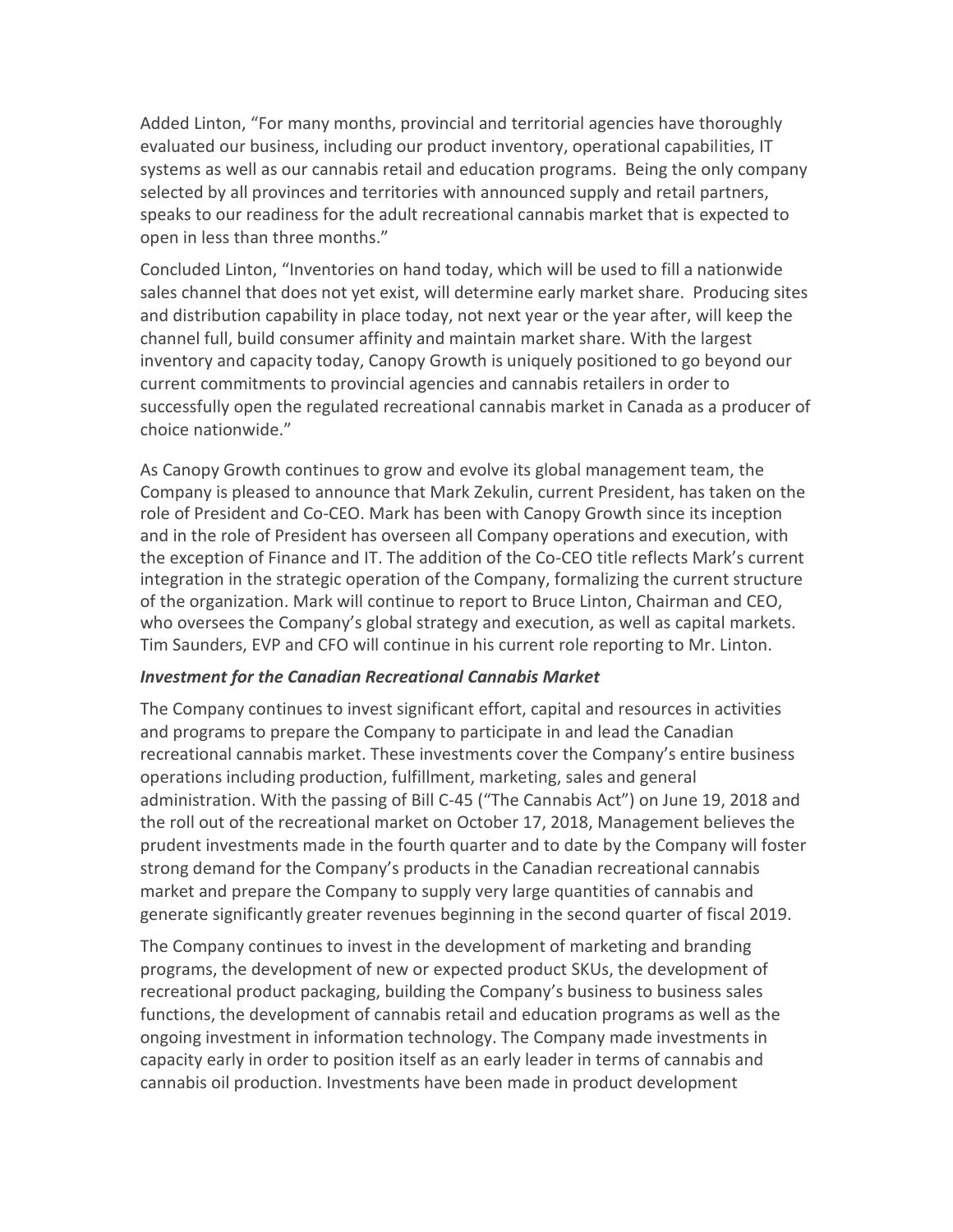capabilities in the Company's Dealer's Licence Area for phase two of legalization, which may include ingestibles.

Beginning in the third quarter and through the fourth quarter of fiscal 2018, the Company began implementing a series of changes to its operations, primarily at its facility in Smiths Falls, Ontario, to better prepare the Company to become a trusted supplier to the Canadian recreational market. These changes included:

• The re-purposing of 4 of the 24 flower rooms to provide additional mother/clone rooms for the purpose of cultivating 200,000 clones that helped plant over 1.7 million sq. ft of greenhouses in British Columbia and Quebec in the fourth quarter of fiscal 2018 and in the first quarter of fiscal 2019; and

• The re-purposing of an additional 3 flower rooms to build a large footprint pre-pack room that will help the Company ready a significant amount of product for shipment to provincial and territorial agencies beginning in the second quarter of fiscal 2019.

These operational changes, which decreased the amount of cannabis that the Company harvested, combined with higher overheads in the fourth quarter of fiscal 2018, led to decreased gross margins in the fourth quarter of fiscal 2018.

## *Management Preamble*

The Company will no longer report on the weighted average cost per gram metric. There are three reasons for this. First, a gram is a measurement of the weight of the plant only. Management believes it will be more meaningful in the future to consider milligrams of THC or CBD cannabinoids representing ingredients to new, evolving product formats as they are introduced beyond the traditional cannabis flower, including oils and capsules. Second, management believes other key performance indicators will evolve as the legal recreational and retail market takes hold in Canada. Lastly, there is no industry standard for cost per gram components or classification to draw a meaningful comparison.

|                                          | Q4 2018 | Q3 2018 | % Change |        | Q4 2017 % Change |
|------------------------------------------|---------|---------|----------|--------|------------------|
| Active registered patients               | 74,000  | 69,000  | 7%       | 55,000 | 35%              |
| Kilograms and kilogram equivalents sold  | 2,528   | 2,330   | 8%       | 1,740  | 45%              |
| Kilograms harvested                      | 4,811   | 7,961   | $-40%$   | 1,980  | 143%             |
| Inventory & Biological Assets (millions) | \$118   | \$108   | 9%       | \$61   | 93%              |
| Revenues (millions)                      | \$22.8  | \$21.7  | 5%       | \$14.7 | 55%              |
| Average selling price per gram           | \$8.43  | \$8.30  | 2%       | \$8.03 | 5%               |
| Cash and Cash Equivalents (millions)     | \$323   | \$238   | 36%      | \$102  | 217%             |

## *Fourth Quarter 2018 Highlights*

• Fourth quarter revenue was \$22.8 million, a 55% increase over the fourth quarter ended March 31, 2017 when revenue totaled \$14.7 million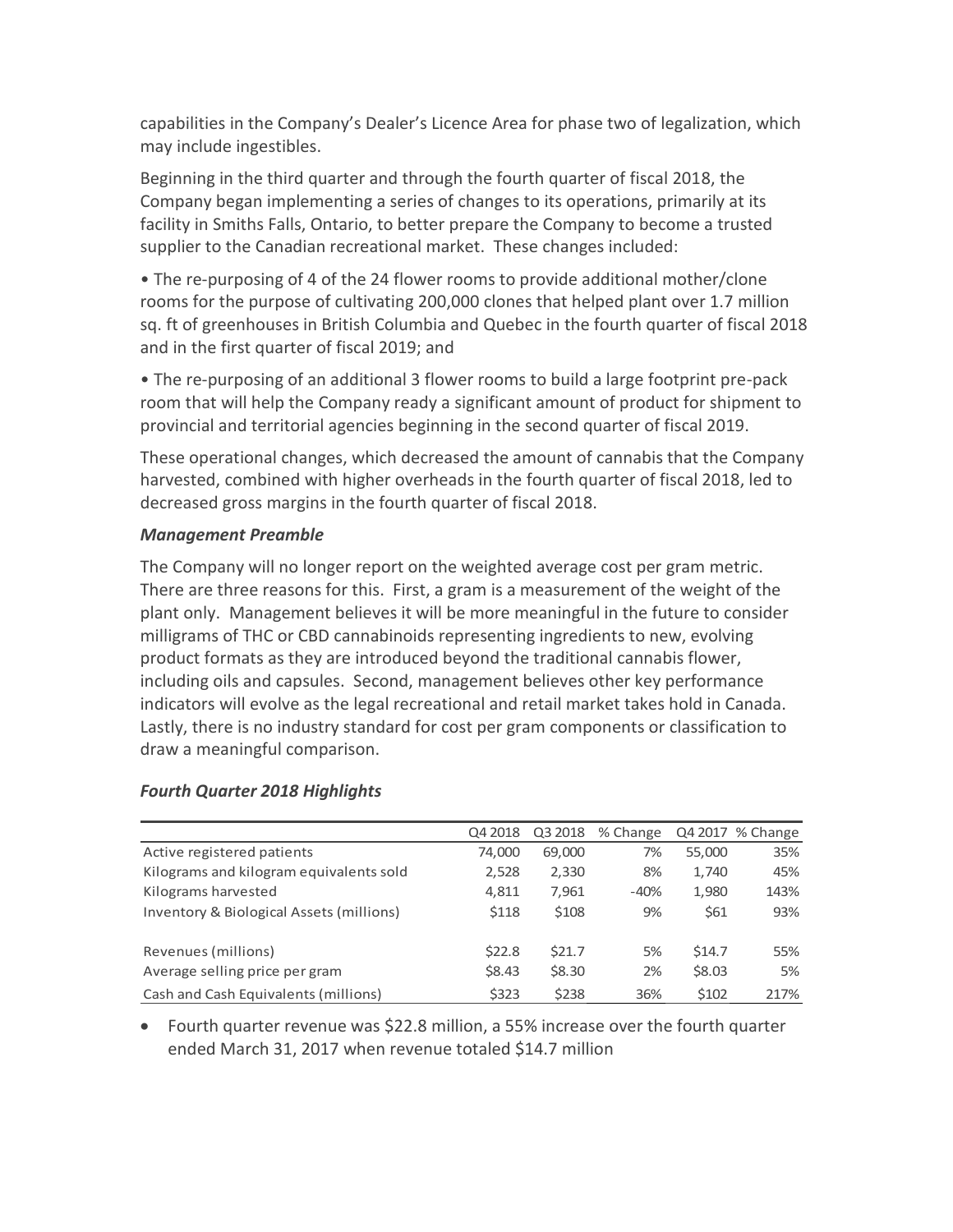- Sold a record 2,528 kilograms and kilogram equivalents at an average sales price of \$8.43 per gram, representing an increase of 45% and 5%, respectively over fourth quarter fiscal 2017
- Oil sales, including softgel capsules, accounted for 23% of fourth quarter product revenue compared to 23% in the prior year period. Oil sales in the fourth quarter accounted for 2,152 litres (or approximately 268 kilogram equivalents) of the total kilogram and kilogram equivalents sold compared to 250 litres (or then approximately 250 kilogram equivalents) of the total kilogram and kilogram equivalents sold in the comparison period last year
- The Company entered a supply Memorandum of Understanding ("MOU") with the Province of Prince Edward Island to allocate a minimum supply of 1,000 kg of high-quality cannabis for the first year. The two-year supply agreement will renew for a third-year upon mutual agreement of the Company and Province; At the time in the fourth quarter, the MOU was the fourth supply-related commitment entered into by the Company (joining commitments signed in prior quarters with Newfoundland & Labrador, New Brunswick, and Quebec.)
- Net earnings attributable to shareholders of Canopy Growth amounted to a loss of \$61.5 million, or \$0.31 per basic share
- Inventory of 15,726 kilograms of dry cannabis, 6,969 litres of cannabis oil and 356 kilograms of softgel capsules at quarter end, inventories are continuing to be scaled to meet management's expectation of market demands, including the legalized recreational market commencing in October 2018
- BC Tweed Aldergrove received its cultivation license for a portion of the facility, less than 75 days after facility retrofit began

|                                         |                   |        | FY 2018 FY 2017 % Change |
|-----------------------------------------|-------------------|--------|--------------------------|
| Kilograms and kilogram equivalents sold | 8.708             | 5,139  | 70%                      |
| Kilograms harvested                     | 22,513            | 10,837 | 107%                     |
|                                         |                   |        |                          |
| Revenues (millions)                     | S77.90            | \$39.9 | 95%                      |
| Average selling price per gram          | S <sub>8.24</sub> | \$7.40 | 11%                      |

# *Fiscal Year 2018 Highlights*

- Fiscal year 2018 revenue was \$77.9 million, a 95% increase over the prior year when revenue totaled \$39.9 million
- Sold 8,708 kilograms and kilogram equivalents at an average sales price of \$8.24 per gram, representing an increase of 70% and 11%, respectively over fiscal 2017
- Net earnings attributable to shareholders of Canopy Growth Corporation in the fiscal year 2018 amounted to a loss of \$70.4 million, or \$0.40 per basic share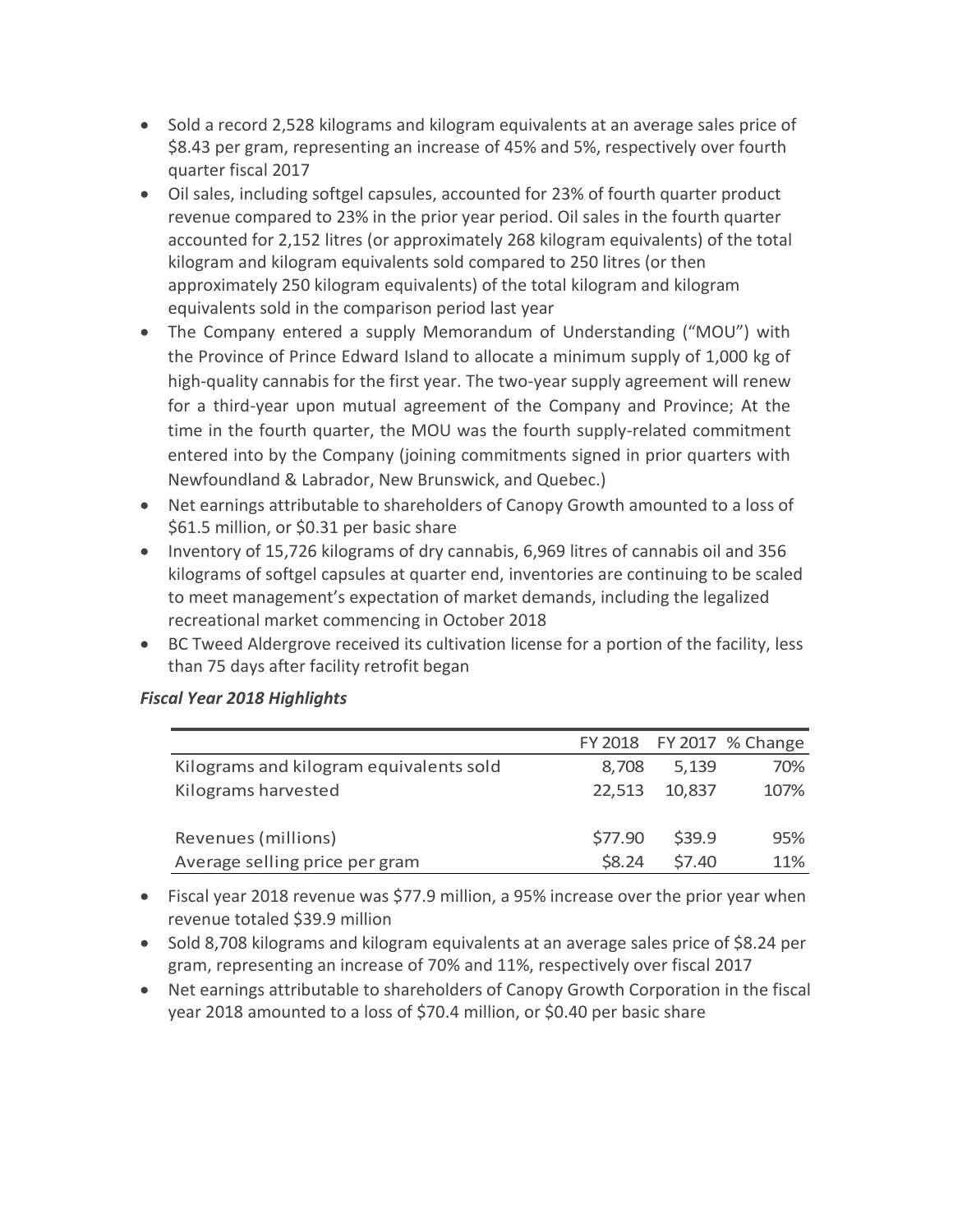## *Subsequent to Fiscal Year 2018*

- Listed common shares of the Company on the New York Stock Exchange, under the symbol CGC
- Received new or expanded cultivation licenses at BC Tweed Aldergrove, BC Tweed Delta, Vert Mirabel and Tweed Farms, bringing the total Canadian licensed footprint to over 2.4 million sq. ft. with another 3.2 million sq. ft. of expansion underway in Canada
- Company announced agreements to acquire, subject to certain conditions, the remaining shares of BC Tweed Joint Venture Inc. and Canopy Health Innovations Inc. not currently owned by the Company
- Completed a three-year conditional supply agreement with the Société des alcools du Québec ("SAQ") for 12,000 kgs of cannabis products
- The Company was selected by the Saskatchewan Liquor and Gaming Authority (SLGA) to apply for five cannabis retail permits and operate an online store serving the entire province
- Canopy Health has received written notice from Health Canada to proceed with Phase IIb "in-human" clinical trials to evaluate the use of medical cannabis in the treatment of insomnia.
- The Company closed the acquisition of Annabis Medical s.r.o ("Annabis Medical"). Pursuant to federal licenses, Annabis Medical currently imports and distributes cannabis products through the Czech Republic's legal pharmacy channel.
- The Company closed the issuance of 4.25% convertible notes amounting to \$600 million in gross proceeds, including exercise of an overallotment by the initial purchasers, in a transaction led by Cowen and Company, LLC and BMO Nesbitt Burns Inc. acting as joint bookrunning managers and Eight Capital and Bryan, Garnier & Co. acting as co-managers for this offering. The initial conversion price represented a premium of approximately 25% relative to the last reported closing sale price of the Company common shares on the TSX on June 14, 2018. The transaction was significantly over-subscribed and included the participation by Greenstar Canada Investment Limited Partnership, an affiliate of Constellation Brands, Inc. or \$200 million, and the remainder of the offering was widely allocated to institutions, primarily in the United States, Europe, as well as Canada.

# *Fourth Quarter and Fiscal Year 2018 Revenue Review*

Revenue for the fourth quarter fiscal 2018 was a record \$22.8 million, representing an increase of 55% over the prior year's quarter in which revenue was \$14.7 million. In the three months ended March 31, 2018 and 2017, oils, including the Company's Softgel capsules, accounted for 23% and 23%, respectively, of the product revenue for each period.

Revenue in the fiscal year ended March 31, 2018 totaled \$77.9 million representing an increase of 95% over revenue of \$39.9 million in the same period last year.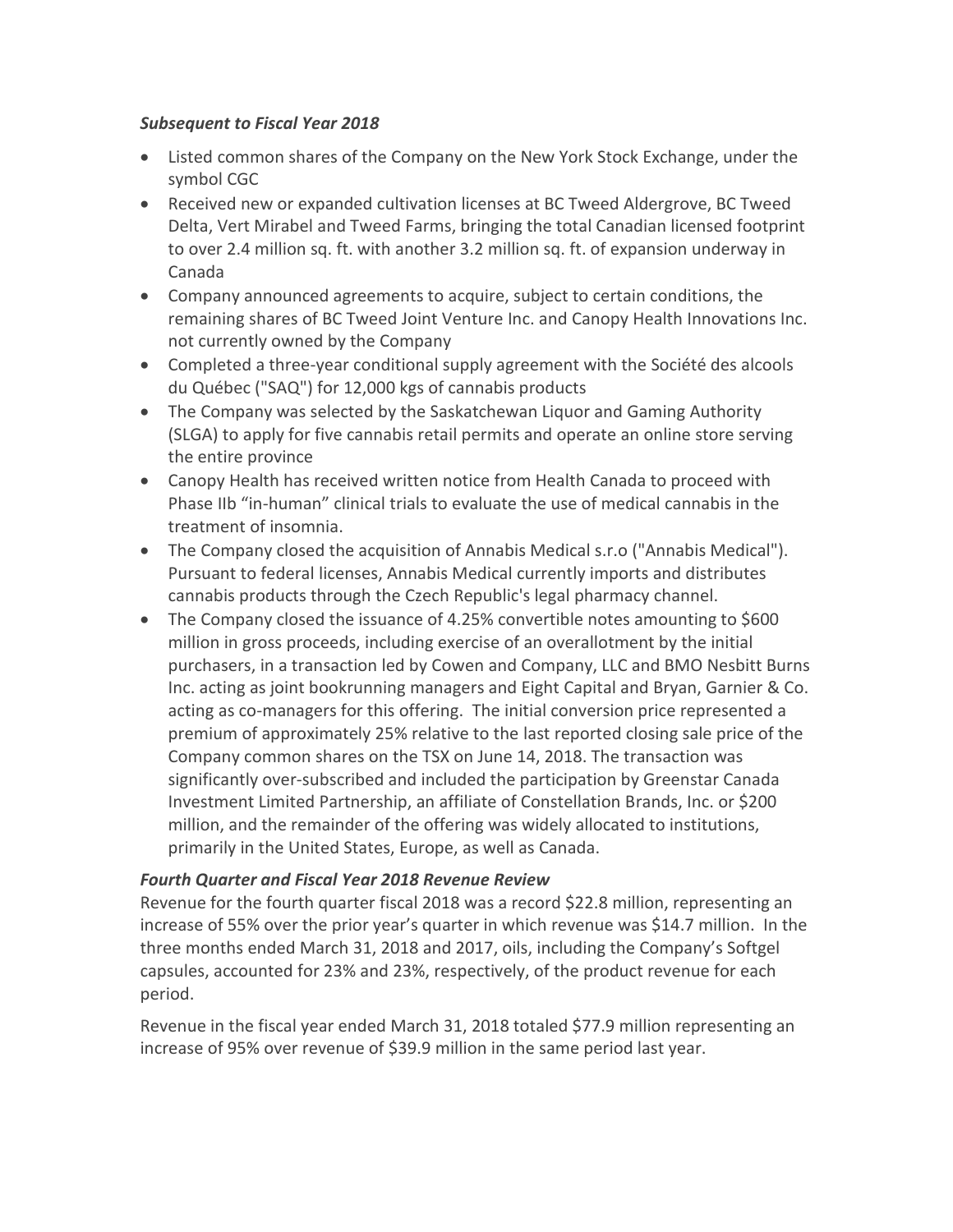# *Fourth Quarter and Fiscal Year 2018 Product Sales Review*

During the fourth quarter of fiscal 2018, Canopy Growth sold 2,528 kilograms and kilogram equivalents at an average price of \$8.43 per gram, up from 1,740 kilograms and kilogram equivalents at an average price of \$8.03 per gram during the prior year period. The higher average price was due to changes in the mix of product sold and increasing sales in Germany by wholly-owned subsidiary Spektrum Cannabis GmbH ("Spektrum Cannabis").

Oil sales, including gel caps, accounted for 23% of fourth quarter product revenue (reported revenue net of merchandise revenue, clinic revenue and shipping fees). Oil sales in the fourth quarter accounted for 2,152 litres (or approximately 268 kilogram equivalents) of the kilogram and kilogram equivalents sold. Spektrum Cannabis sold 175 kilograms in Germany, all sourced from Canadian domestic production, at an average price of \$13.35 per gram.

In fiscal year 2018, the Company sold 8,708 kilograms and kilogram equivalents at an average price of \$8.24 per gram compared to 5,139 kilograms at an average price of \$7.40 per gram in the fiscal year ended March 31, 2017, representing an increase of 70% and 11%, respectively.

# *Fourth Quarter and Fiscal Year 2018 Gross Margin Summary<sup>1</sup>*

The cost of sales includes the impact of cash operating costs of subsidiaries not yet cultivating or selling cannabis, such as BC Tweed and Vert Mirabel and higher overheads incurred while preparing operations for the legalization of recreational cannabis. Excluding the costs associated with non-cultivating subsidiaries totaling \$5.9 million, the gross margin before the fair value impacts in cost of sales and other inventory charges would have been \$14.4 million or 63% of sales.

The fourth quarter fiscal 2018 gross margin including the costs of operating the noncultivating subsidiaries but before the fair value effects of the IFRS accounting for biological assets and inventory and other inventory charges was \$8.5 million or 37% of sales, as compared to \$9.1 million or 62% of sales in the fourth quarter of last year.

The fiscal year fiscal 2018 gross margin before the fair value effects of the IFRS accounting for biological assets and inventory and other inventory charges was \$40.2 million or 52% of sales, as compared to \$24.6 million or 62% of sales last year. The lower gross margin percentage was due primarily to the impact of cash operating costs of subsidiaries not yet cultivating or selling cannabis. Excluding the costs associated with non-cultivating subsidiaries totaling \$11.4 million, the gross margin before the fair value impacts in cost of sales and other inventory charges would have been \$51.6 million or 66% of sales.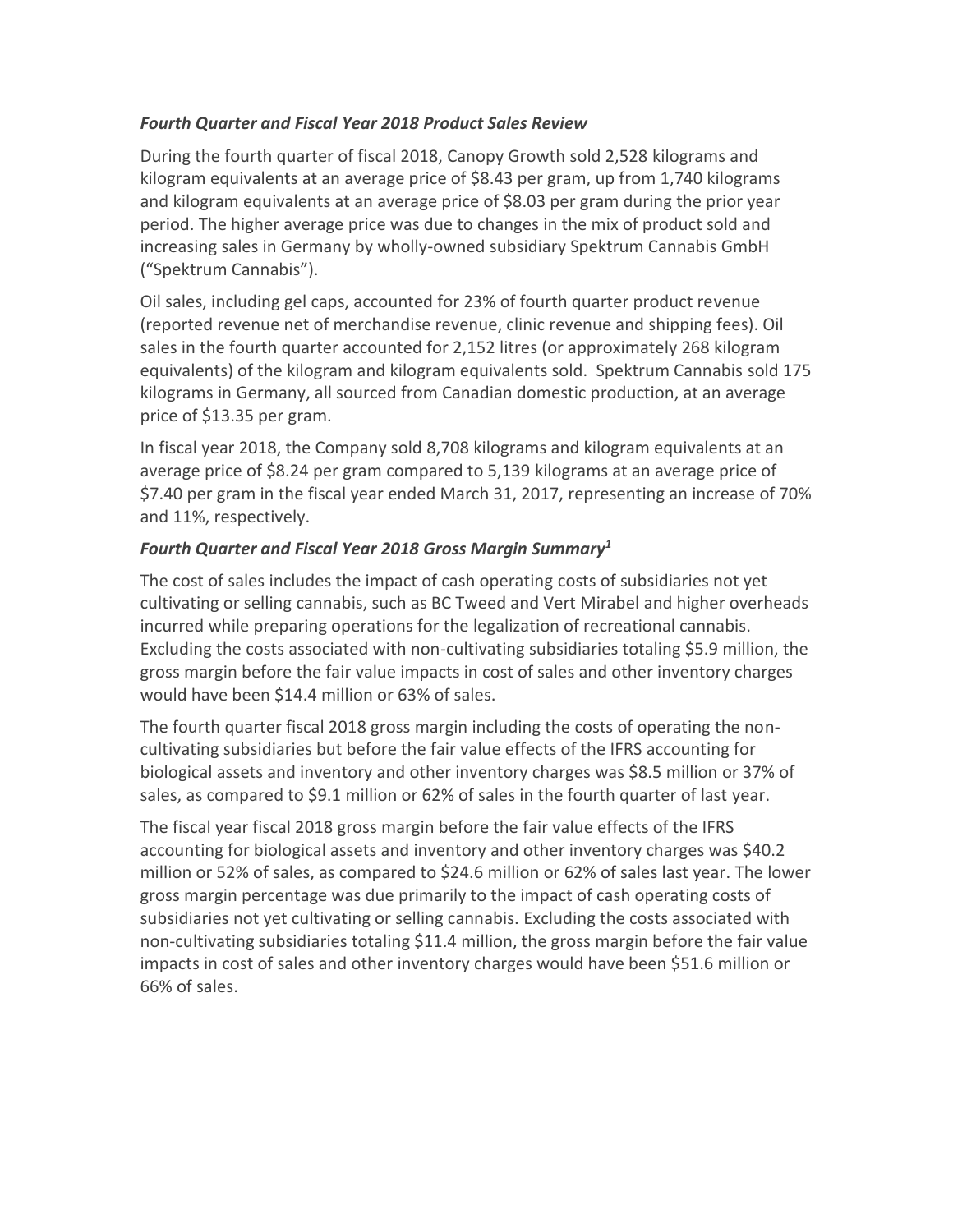## *Fourth Quarter and Fiscal Year 2018 Operating Expense Summary*

Management believes the ongoing investment in building the Company's significant and diversified production platform, medical and recreational sales and customer support capabilities, world-leading brands, unparalleled international reach, and partnerships, all of which directly impacted profitability during the current period, is a prudent long-term investment to strengthen the Company's global leadership position heading into the next fiscal year. As a result, both sales and marketing and general and administrative expenses were up significantly relative to the same periods last year for the purpose of being ready for the recreation market while currently still operating in a medical market in the fourth quarter and through the first half of fiscal 2019.

Sales and marketing expenses in the fourth quarter fiscal 2018 were \$14.8 million, or 65% of revenue. In comparison, Sales and marketing expenses were \$4.1 million, or 28% of revenue in the same period last year.

Sales and marketing expenses in the fiscal year 2018 were \$38.2 million, or 49% of revenue. In comparison, Sales and marketing expenses were \$13.0 million, or 33% of revenue in the same period last year.

General and Administrative ("G&A") expenses in the fourth quarter fiscal 2018 were \$16.9 million, or 74% of revenue. In comparison, G&A expenses were \$5.9 million, 40% of revenue, in the three months ended March 31, 2017. The G&A expenses include higher legal and professional services fees related to investments in governance, expanded operations and supporting business development as well as expanding the Company's information technology capability. G&A expenses also included higher employee compensation costs due to increased staff levels, necessary use of consultants and advisory services while expanding and commercializing the Company's operations, compliance costs associated with meeting Health Canada requirements, as well as other public company compliance related expenses including related professional fees.

General and Administrative ("G&A") expenses in the fiscal year 2018 were \$43.8 million, or 56% of revenue. In comparison, G&A expenses were \$16.9 million, 42% of revenue, in the prior year period.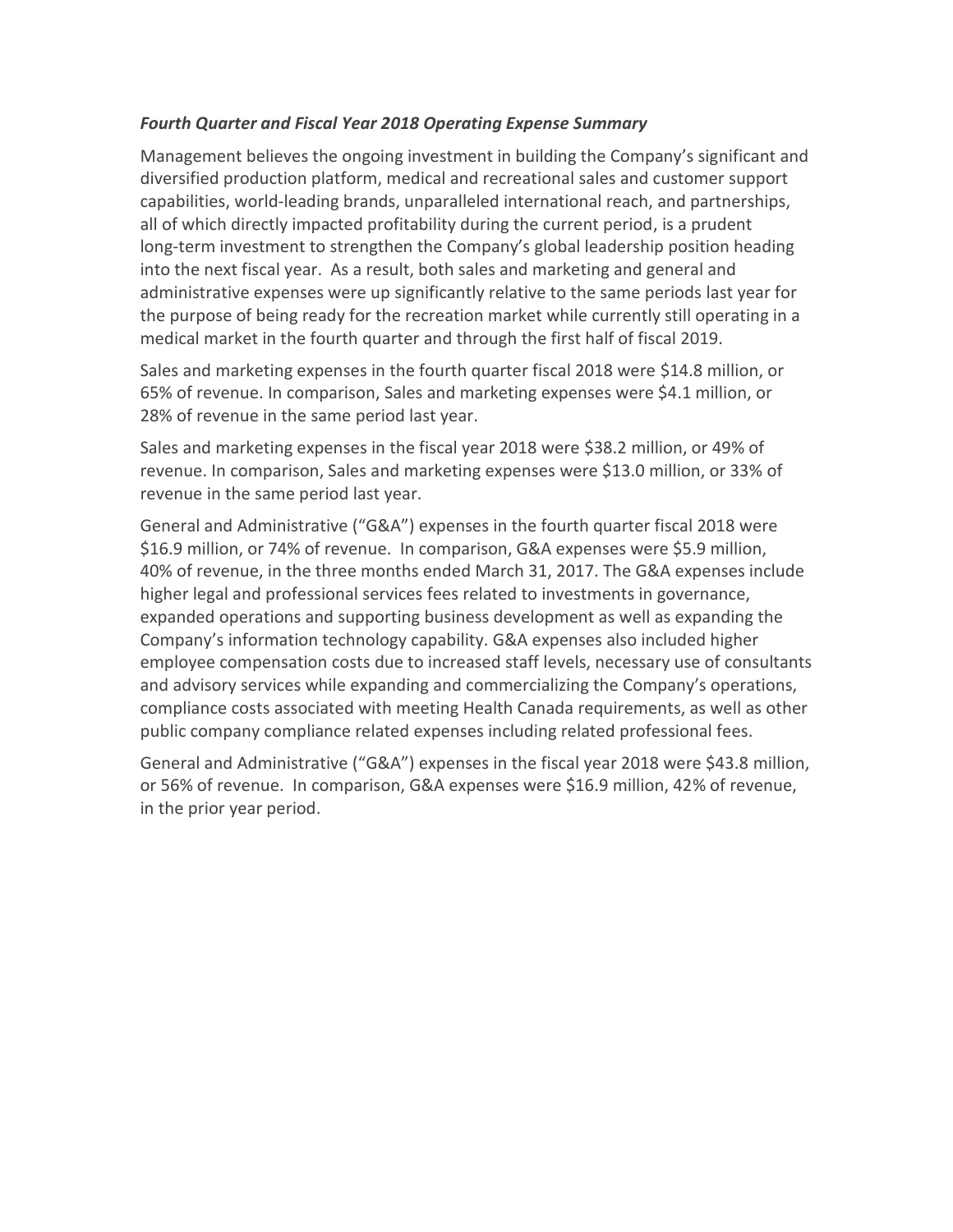# *Fourth Quarter and Fiscal Year 2018 Adjusted EBITDA Summary (Non-GAAP measure)<sup>2</sup>*

Adjusted EBITDA in the fourth quarter fiscal 2018 amounted to a loss of \$22.9 million compared to a loss of \$0.1 million in the same period last year.

Adjusted EBITDA in the 2018 fiscal year amounted to a loss of \$41.2 million compared to a loss of \$4.7 million in the same period last year.

The Adjusted EBITDA is reconciled and explained in the Management's Discussion & Analysis under "Adjusted EBITDA (Non-GAAP Measure)" a copy of which will be filed on SEDAR after financial markets close today. The Adjusted EBITDA is reconciled in a table elsewhere in this press release.

# *Fourth Quarter and Fiscal Year 2018 Earnings Summary*

Net loss attributable to shareholders of Canopy Growth Corporation in the fiscal year 2018 amounted to a loss of \$70.4 million, or \$0.40 per basic and diluted share, including the net fair value effects of the IFRS accounting for biological assets and inventory and other inventory charges which combined to a gain of \$34.0 million and net other income of \$31.2 million primarily consisting of fair value changes in financial assets of \$78.2 million offset by an impairment loss of \$28 million related to the settlement agreement reached with Bedrocan International BV as announced on June 11, 2018, and other non-cash fair value increases on BC Tweed and Vert Mirabel put liabilities of \$21 million, and non-cash share-based compensation expense and depreciation together amounting to \$71.7 million. In the comparative period last year, the net loss attributable to shareholders of Canopy Growth Corporation amounted to \$7.5 million, or \$0.06 per basic and diluted share including the net fair value effects of the IFRS accounting for biological assets and inventory and other inventory charges which combined to a gain of \$14.1 million.

Net loss attributable to shareholders of Canopy Growth Corporation in the fourth quarter of 2018 amounted to a loss of \$61.5 million, or \$0.31 per basic and diluted share, including the net fair value effects of the IFRS accounting for biological assets and inventory and other inventory charges which combined to an expense of \$1.3 million and net other expense of \$10.1 million primarily consisting of fair value changes in financial assets of \$46.2 million more than offset by an impairment loss of \$28 million related to the settlement agreement reached with Bedrocan International BV, fair value increases on BC Tweed and Vert Mirabel put liabilities of \$21 million, and a partner sharing expense of \$5 million related to the BC Tweed partners, and non-cash sharebased compensation expense and depreciation of \$25.9 million. In the comparative period last year, the net loss attributable to shareholders of Canopy Growth Corporation amounted to \$12.0 million, or \$0.08 per basic and diluted share including the net fair value effects of the IFRS accounting for biological assets and inventory and other inventory charges which combined to an expense of \$6.6 million.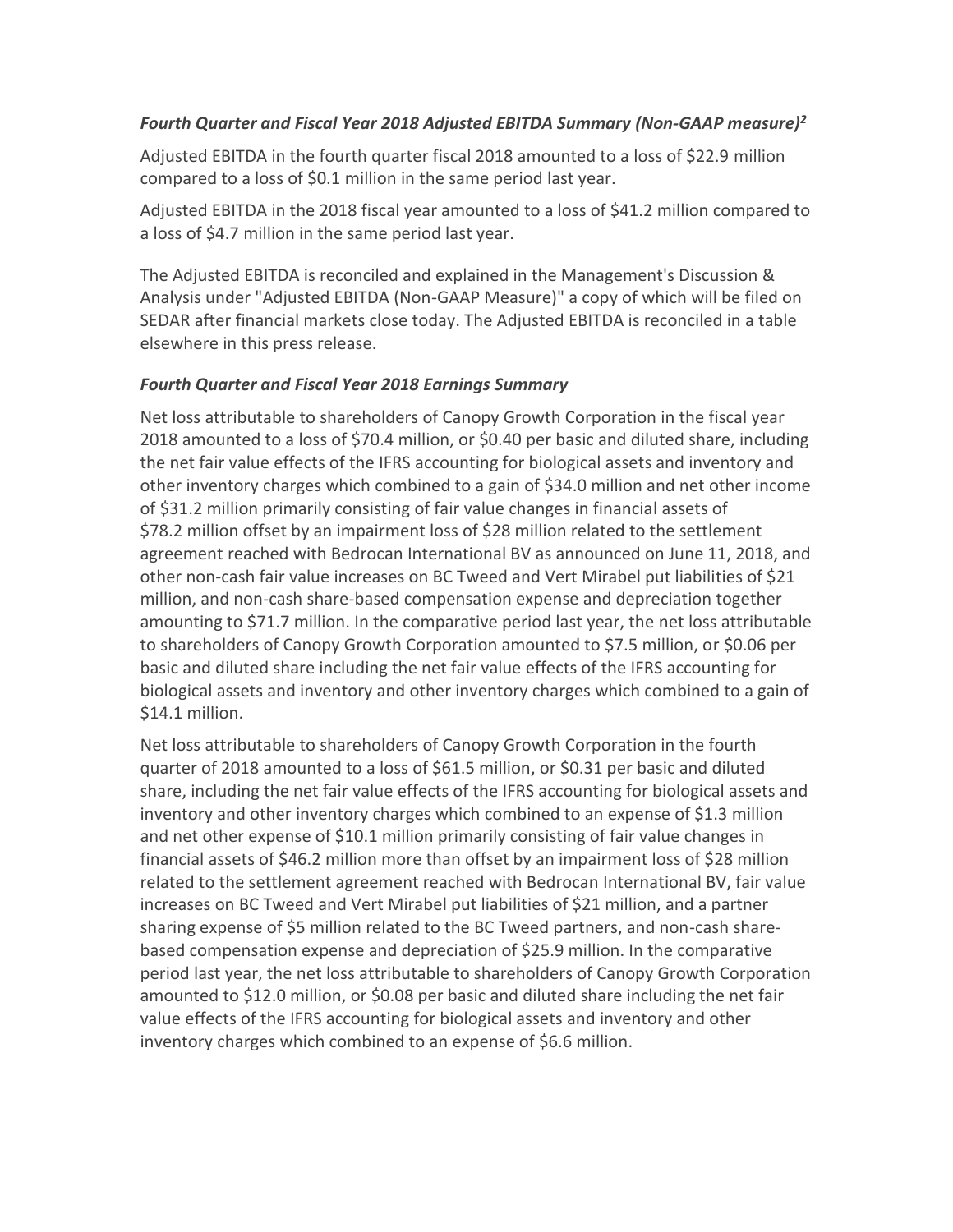## *Fourth Quarter and Fiscal Year 2018 Balance Sheet Highlights*

At March 31, 2018, the Company's cash and cash equivalents totaled \$322.6 million, representing an increase of \$220.8 million from March 31, 2017.

Inventory at March 31, 2018 amounted to \$101.6 million (March 31, 2017 - \$46.0 million) and biological assets amounted to \$16.3 million (March 31, 2017 - \$14.7 million), together totaling \$117.9 million (March 31, 2017 - \$60.7 million). Inventories are continuing to be scaled to meet management's expectation of market demands, including the legalized recreational market expected later in calendar 2018.

At March 31, 2018, the Company held 15,726 kilograms of dry cannabis, 6,969 litres of cannabis oils, ranging from concentrated resins, or refined oil, to finished oil, and 356 kilograms of softgel capsules. Included in the dry cannabis quantities was 2,982 kilograms available for sale in the Company's online stores and 3,480 kilograms in process of finishing or awaiting approval for sale and 9,264 kilograms of extract-grade cannabis held for conversion to saleable oils and capsules.

The Consolidated Financial Statements and Management's Discussion and Analysis documents for the three and twelve months ended March 31, 2018 will be filed on SEDAR after financial markets close today and available at www.sedar.com. The basis of financial reporting in the Unaudited Condensed Interim Consolidated Financial Statements and Management's Discussion and Analysis documents is in thousands of Canadian dollars, unless otherwise indicated.

**Note 1:** The Gross margin before the fair value effects of the IFRS accounting for biological assets and inventory is a key operational metric that does not have any standardized meaning prescribed by IFRS and may not be comparable to similar measures presented by other companies. The definition of this term can be found in the Management's Discussion & Analysis under GROSS MARGIN, a copy of which will be filed on SEDAR after financial markets close today.

**Note 2:** The Adjusted EBITDA is a non-GAAP financial measure that does not have any standardized meaning prescribed by IFRS and may not be comparable to similar measures presented by other companies. The Adjusted EBITDA is reconciled and explained in the Management's Discussion & Analysis under "Adjusted EBITDA (Non-GAAP Measure)", a copy of which will filed on SEDAR after financial markets close today.

# *Webcast and Conference Call Information*

The Company will host a conference call and audio webcast with Bruce Linton, CEO and Tim Saunders, CFO at 8:30 AM Eastern Time today.

Webcast Information A live audio webcast will be available at: <https://event.on24.com/wcc/r/1771235/379B96B1D255809263227A69A167C4CB>

Calling Information Toll Free Dial-In Number: 1-888-231-8191 International Dial-In Number (647) 427-7450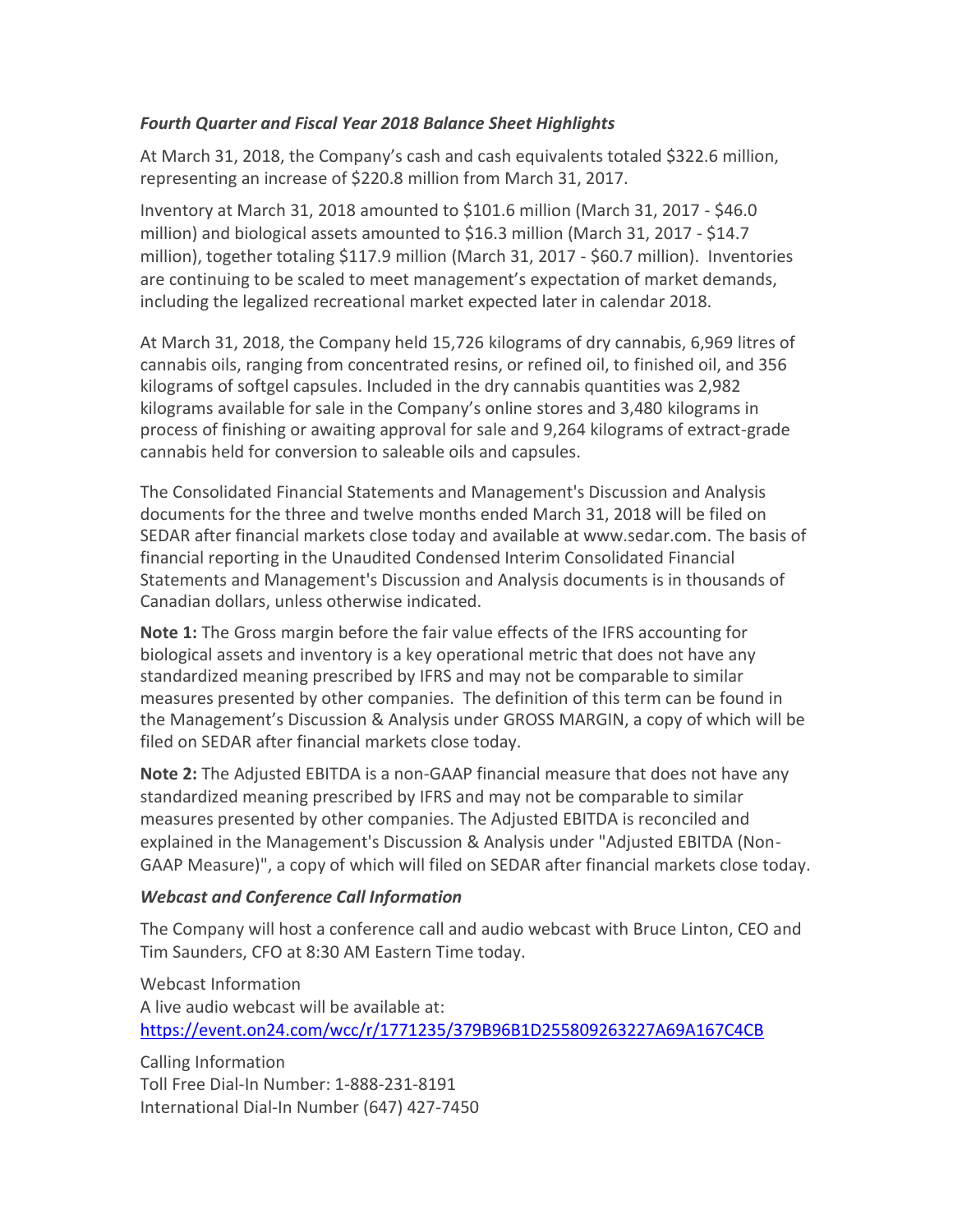#### Conference ID: 8166317

Replay Information A replay of the call will be accessible by telephone until 11:59 PM ET on September 26, 2018. Toll Free Dial-in Number: 1-855-859-2056 Replay Password: 8166317

### **About Canopy Growth Corporation**

Canopy Growth is a world-leading diversified cannabis and hemp company, offering distinct brands and curated cannabis varieties in dried, oil and Softgel capsule forms. From product and process innovation to market execution, Canopy Growth is driven by a passion for leadership and a commitment to building a world-class cannabis company one product, site and country at a time.

Canopy Growth has established partnerships with leading sector names including cannabis icon Snoop Dogg, breeding legends DNA Genetics and Green House seeds, and Fortune 500 alcohol leader Constellation Brands, to name but a few. Canopy Growth operates ten cannabis production sites with over 2.4 million square feet of production capacity, including over 500,000 square feet of GMP-certified production space. The Company has operations in nine countries across five continents. The Company is proudly dedicated to educating healthcare practitioners, conducting robust clinical research, and furthering the public's understanding of cannabis, and through its partly owned subsidiary, Canopy Health Innovations, has devoted millions of dollars toward cutting edge, commercializable research and IP development. Through partly owned subsidiary Canopy Rivers Corporation, the Company is providing resources and investment to new market entrants and building a portfolio of stable investments in the sector. From our historic public listing to our continued international expansion, pride in advancing shareholder value through leadership is engrained in all we do at Canopy Growth. For more information visit www.canopygrowth.com

#### **Notice Regarding Forward Looking Statements**

This news release contains forward-looking information. Often, but not always, forward-looking information can be identified by the use of words such as "plans", "expects" or "does not expect", "is expected", "estimates", "intends", "anticipates" or "does not anticipate", or "believes", or variations of such words and phrases or state that certain actions, events or results "may", "could", "would", "might" or "will" be taken, occur or be achieved. Forwardlooking information involves known and unknown risks, uncertainties and other factors which may cause the actual results, performance or achievements of Canopy Growth or its subsidiaries to be materially different from any future results, performance or achievements expressed or implied by the forward-looking information contained in this news release. Examples of such statements include statements with respect to the future market share achieved in recreational markets, product development, clinical trial work, and planned acquisition activities related to BC Tweed, and Canopy Health Innovations. Risks, uncertainties and other factors involved with forward-looking information could cause actual events, results, performance, prospects and opportunities to differ materially from those expressed or implied by such forward-looking information, including risks associated with entering a new market dynamic in Canada or internationally, and such risks contained in the Company's annual information form dated June 28, 2017 and filed with Canadian securities regulators available on the Company's issuer profile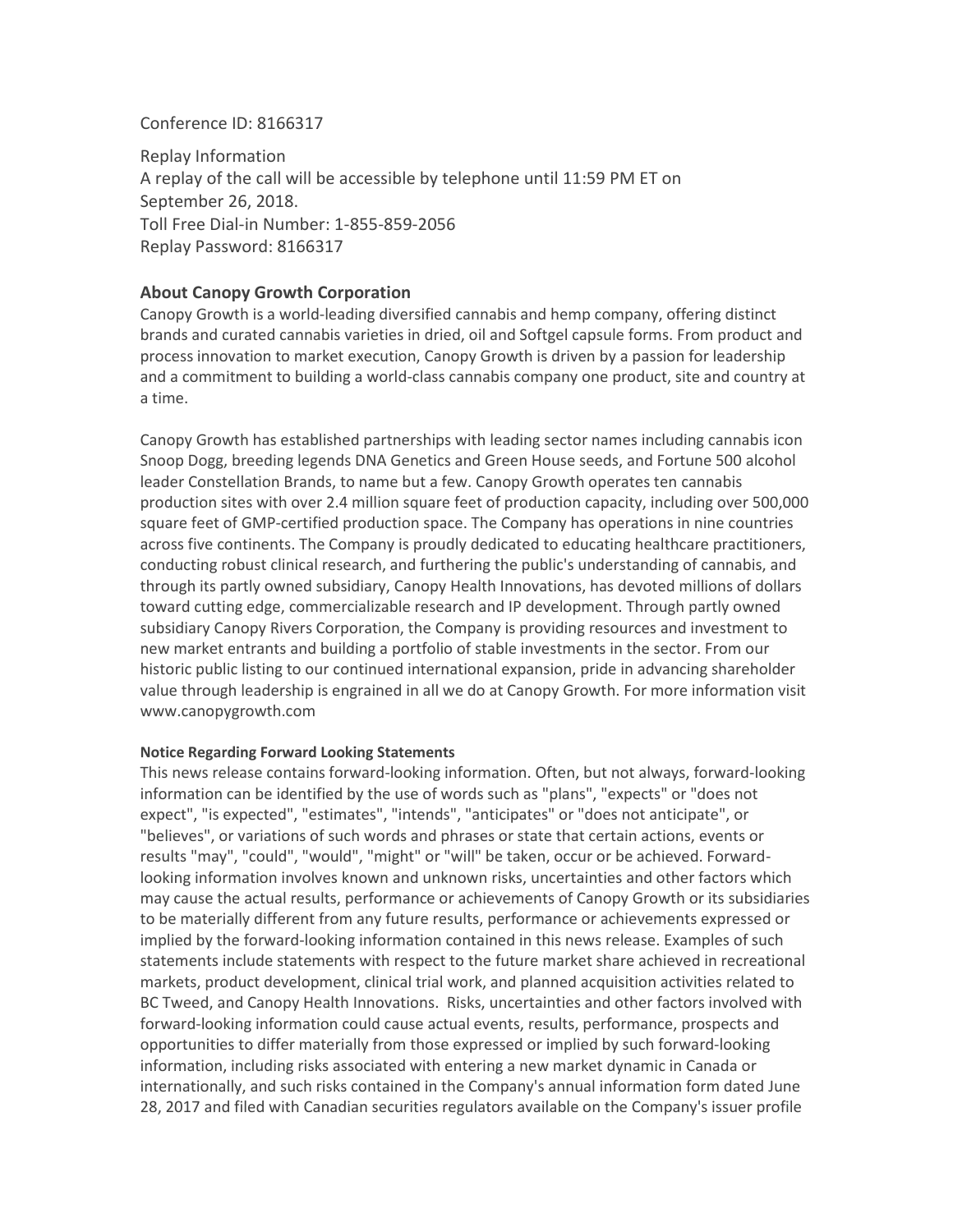on SEDAR at [www.sedar.com.](https://www.sedar.com/) Although the Company believes that the assumptions and factors used in preparing the forward-looking information in this news release are reasonable, undue reliance should not be placed on such information and no assurance can be given that such events will occur in the disclosed time frames or at all. The forward-looking information included in this news release are made as of the date of this news release and the Company does not undertake an obligation to publicly update such forward-looking information to reflect new information, subsequent events or otherwise unless required by applicable securities legislation.

Contact: Tyler Burns Investor Relations Canopy Growth Corporation tyler.burns@canopygrowth.com 1-855-558-9333 ex 122

Caitlin O'Hara Communications Specialist Caitlin.ohara@canopygrowth.com 613-291-3239

Director: Bruce Linton [tmx@tweed.com](mailto:tmx@tweed.com) [tmx@canopygrowth.com](mailto:tmx@canopygrowth.com)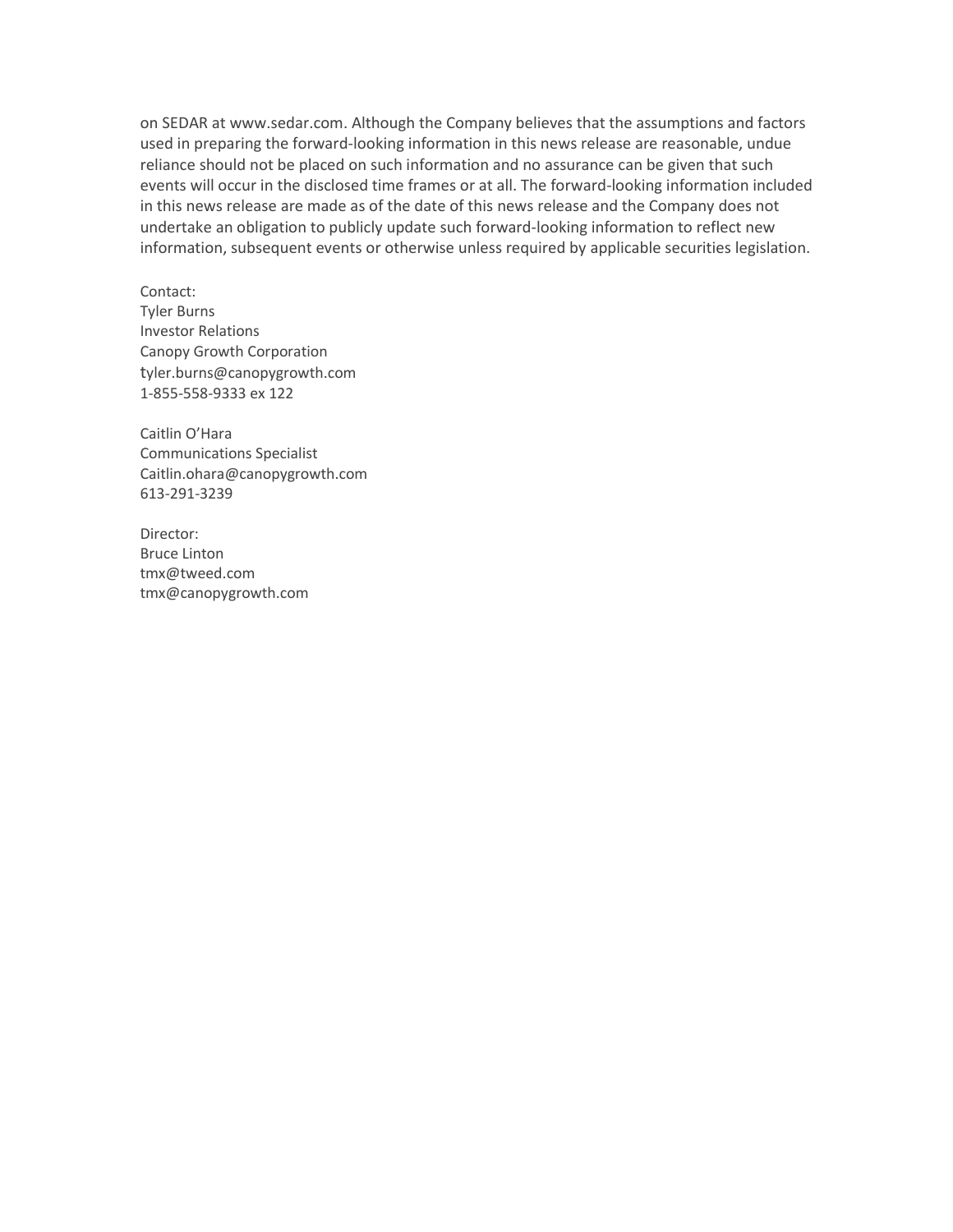| <b>CANOPY GROWTH CORPORATION</b>                 |                 |               |
|--------------------------------------------------|-----------------|---------------|
| CONSOLIDATED STATEMENTS OF FINANCIAL POSITION    | March 31,       | March 31,     |
| (Expressed in CDN \$000's)                       | 2018            | 2017          |
|                                                  |                 |               |
| <b>Assets</b>                                    |                 |               |
| Current assets                                   |                 |               |
| Cash and cash equivalents                        | \$<br>322,560   | \$<br>101,800 |
| Amounts receivable                               | 21,425          | 5,815         |
| <b>Biological assets</b>                         | 16,348          | 14,725        |
| Inventory                                        | 101,607         | 45,981        |
| Prepaid expenses and other assets                | 19,837          | 4,285         |
|                                                  | 481,777         | 172,606       |
| Assets classified as held for sale               |                 | 6,180         |
|                                                  | 481,777         | 178,786       |
| Property, plant and equipment                    | 303,682         | 96,270        |
| Other long-term assets                           | 8,340           |               |
| Investments in associates                        | 63,106          |               |
| Other financial assets                           | 163,463         | 24,030        |
| Intangible assets                                | 101,526         | 162,263       |
| Goodwill                                         | 314,923         | 241,371       |
|                                                  | \$<br>1,436,817 | \$<br>702,720 |
|                                                  |                 |               |
| <b>Liabilities</b><br><b>Current liabilities</b> |                 |               |
| Accounts payable and accrued liabilities         | \$<br>89,571    | \$<br>15,386  |
| Deferred revenue                                 | 900             | 588           |
| Current portion of long-term debt                | 1,557           | 1,691         |
|                                                  | 92,028          | 17,665        |
|                                                  |                 |               |
| Long-term debt                                   | 6,865           | 8,639         |
| Deferred tax liability                           | 33,536          | 35,924        |
| Other long-term liabilities                      | 61,150          | 766           |
|                                                  | 193,579         | 62,994        |
| <b>Shareholders' equity</b>                      |                 |               |
| Share capital                                    | 1,076,838       | 621,541       |
| Other reserves                                   | 127,418         | 23,415        |
| Accumulated other comprehensive income           | 46,166          | 16,098        |
| Deficit                                          | (91, 649)       | (21, 296)     |
| Equity attributable to Canopy Growth Corporation | 1,158,773       | 639,758       |
| Non-controlling interests                        | 84,465          | (32)          |
| <b>Total equity</b>                              | 1,243,238       | 639,726       |
|                                                  |                 |               |
|                                                  | \$<br>1,436,817 | \$<br>702,720 |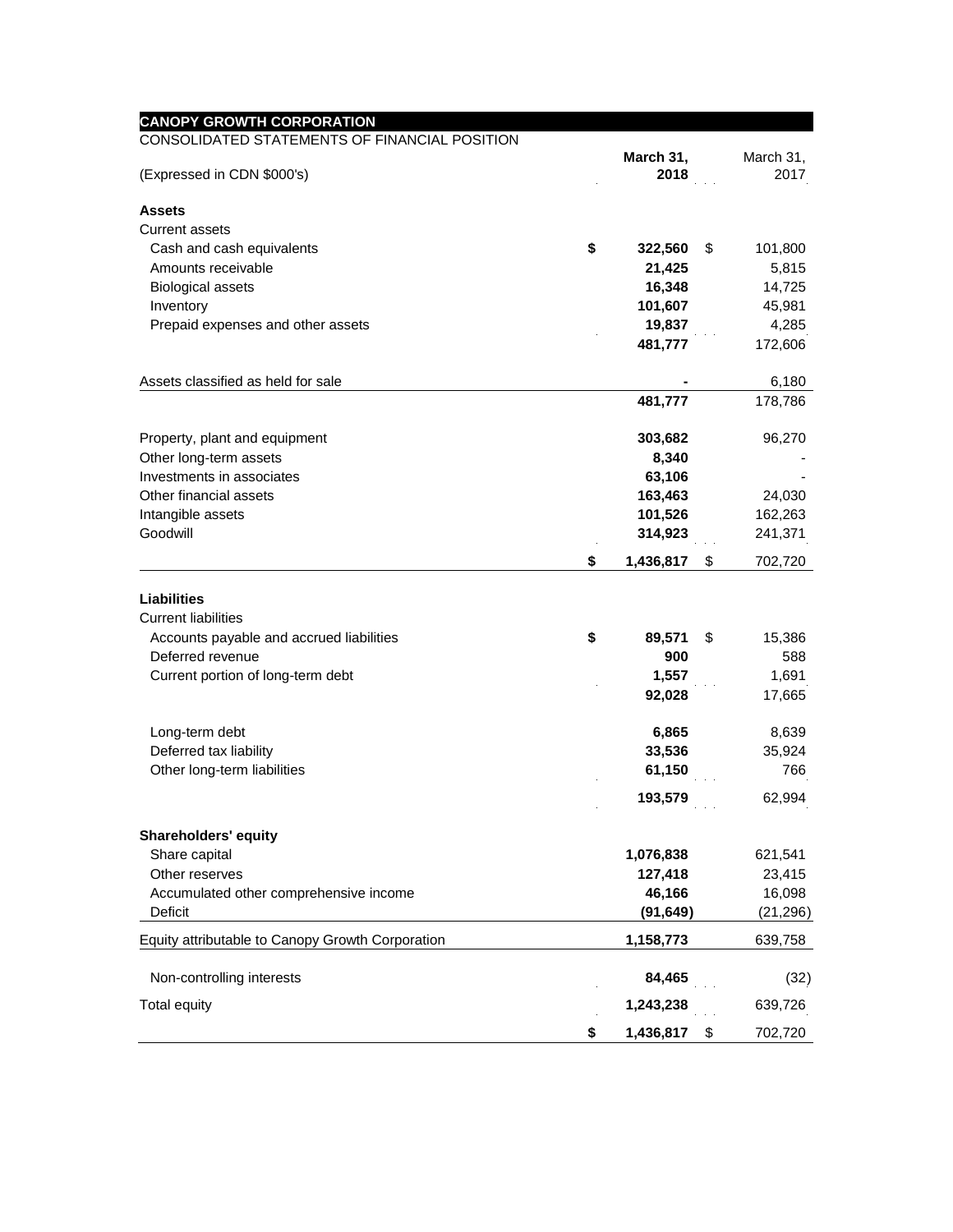#### CANOPY GROWTH CORPORATION

# CONSOLIDATED STATEMENTS OF OPERATIONS

**FOR THE PERIODS ENDED MARCH 31, 2018 AND 2017**

|                                                           | Three months ended |                | year ended     |                      |             |
|-----------------------------------------------------------|--------------------|----------------|----------------|----------------------|-------------|
|                                                           |                    | March 31,      | March 31,      | March 31,            | March 31,   |
| (Expressed in CDN \$000's                                 |                    |                |                |                      |             |
| except share amounts)                                     |                    | 2018           | 2017           | 2018                 | 2017        |
| Revenue                                                   | \$                 | 22,806         | \$<br>14,661   | \$<br>77,948 \$      | 39,895      |
| Inventory production costs expensed                       |                    |                |                |                      |             |
| to cost of sales                                          |                    | 14,289         | 5,603          | 37,790               | 15,293      |
| Gross margin before the undernoted                        |                    | 8,517          | 9,058          | 40,158               | 24,602      |
| Fair value changes in biological assets                   |                    |                |                |                      |             |
| included in inventory sold and<br>other inventory charges |                    | 19,929         | 9,363          | 66,268               | 34,978      |
| Unrealized gain on changes in fair                        |                    |                |                |                      |             |
| value of biological assets                                |                    | (18, 589)      | (2,804)        | (100, 302)           | (49,090)    |
| <b>Gross margin</b>                                       |                    | 7,177          | 2,499          | 74,192               | 38,714      |
| Sales and marketing                                       |                    | 14,751         | 4,110          | 38,203               | 12,960      |
| Research and development                                  |                    | 539            | (535)          | 1,453                | 810         |
| General and administration                                |                    | 16,883         | 5,934          | 43,819               | 16,858      |
| Acquisition-related costs                                 |                    | 915            | 5,394          | 3,406                | 7,369       |
| Share-based compensation expense                          |                    | 11,923         | 4,701          | 29,631               | 8,046       |
| Share-based compensation expense                          |                    |                |                |                      |             |
| related to acquisition milestones                         |                    | 8,247          | 690            | 19,475               | 690         |
| Depreciation and amortization                             |                    | 4,951          | 3,121          | 20,486               | 6,064       |
| Operating expenses                                        |                    | 58,209         | 23,415         | 156,473              | 52,797      |
| Loss from operations                                      |                    | (51, 032)      | (20,916)       | (82, 281)            | (14,083)    |
| Share of loss in equity investments                       |                    | (1, 303)       |                | (1, 473)             | (50)        |
| Other (expense) income                                    |                    | (10,068)       | 5,321          | 31,213               | 3,858       |
| Other (expense) income                                    |                    | (11, 371)      | 5,321          | 29,740               | 3,808       |
| Loss before income taxes                                  |                    | (62, 403)      | (15, 595)      | (52, 541)            | (10, 275)   |
| Income tax (expense) recovery                             |                    | 8,042          | 3,566          | (1, 593)             | 2,703       |
|                                                           |                    |                |                |                      |             |
| <b>Net loss</b>                                           | \$                 | (54, 361)      | \$<br>(12,029) | \$<br>$(54, 134)$ \$ | (7, 572)    |
| Net income (loss) attributable to:                        |                    |                |                |                      |             |
| Canopy Growth Corporation                                 | \$                 | $(61, 544)$ \$ | $(11,994)$ \$  | $(70, 353)$ \$       | (7, 521)    |
| Non-controlling interests                                 |                    | 7,183          | (35)           | 16,219               | (51)        |
|                                                           | \$                 | (54, 361)      | \$<br>(12,029) | \$<br>$(54, 134)$ \$ | (7, 572)    |
| Earnings per share, basic and<br>diluted                  |                    |                |                |                      |             |
| Net loss per share:                                       | \$                 | $(0.31)$ \$    | $(0.08)$ \$    | $(0.40)$ \$          | (0.06)      |
| Weighted average number of                                |                    |                |                |                      |             |
| outstanding common shares:                                |                    | 196,571,715    | 147,060,478    | 177,301,767          | 118,989,713 |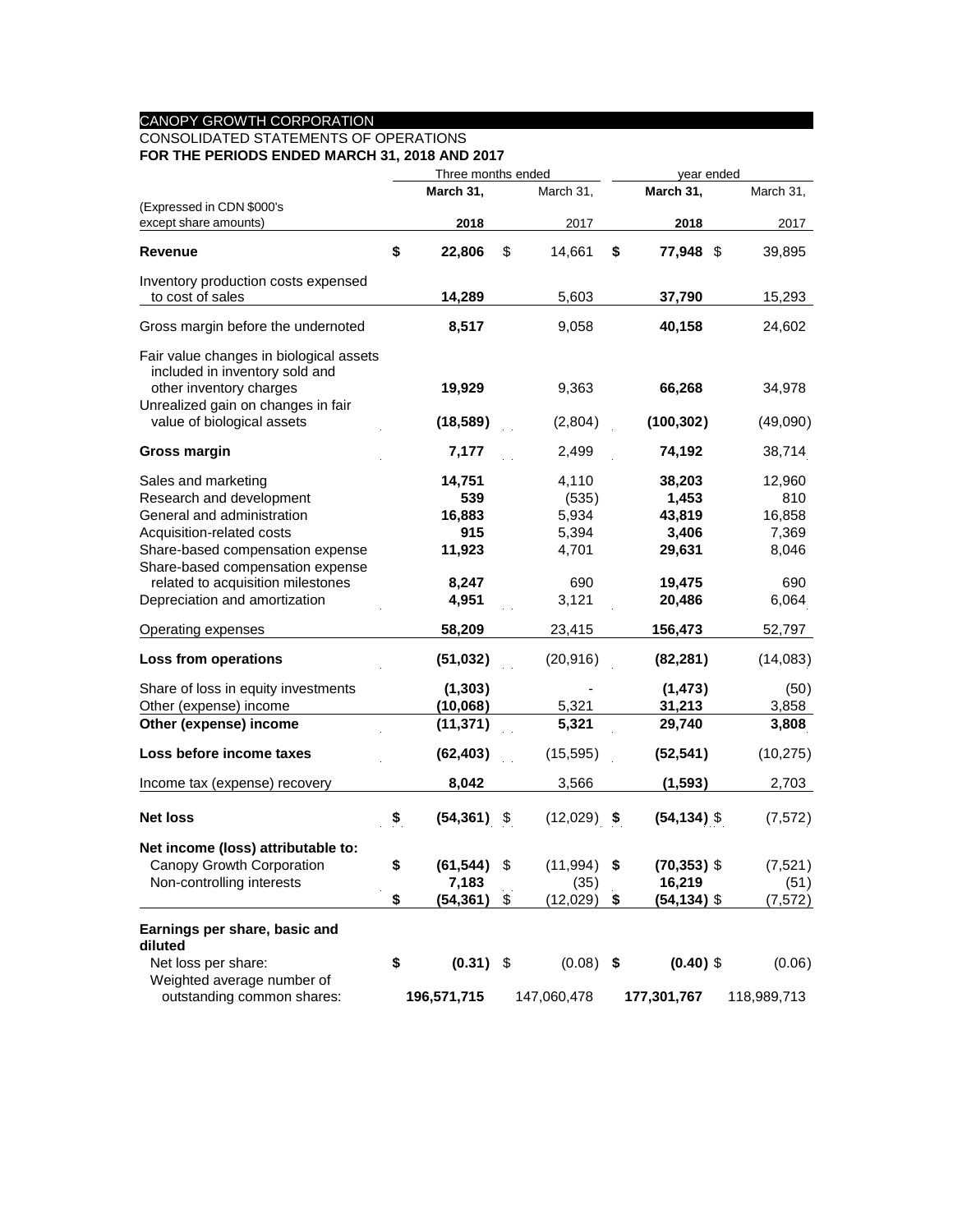#### **CANOPY GROWTH CORPORATION**

#### CONSOLIDATED STATEMENTS OF CASH FLOWS **FOR THE PERIODS ENDED MARCH 31, 2018 AND 2017**

| IN THE FENIODS ENDED MANGH 31, 2010 AND 2017                      | Three months ended   |    |               |   | Year ended     |    |           |  |  |  |
|-------------------------------------------------------------------|----------------------|----|---------------|---|----------------|----|-----------|--|--|--|
|                                                                   |                      |    |               |   |                |    |           |  |  |  |
|                                                                   | March 31,            |    | March 31,     |   | March 31,      |    | March 31, |  |  |  |
| (Expressed in CDN \$000's)                                        | 2018                 |    | 2017          |   | 2018           |    | 2017      |  |  |  |
| Net inflow (outflow) of cash related to the following activities: |                      |    |               |   |                |    |           |  |  |  |
| <b>Operating</b>                                                  |                      |    |               |   |                |    |           |  |  |  |
| Net loss                                                          | \$<br>$(54, 361)$ \$ |    |               |   |                |    |           |  |  |  |
|                                                                   |                      |    | $(12,029)$ \$ |   | $(54, 134)$ \$ |    | (7,572)   |  |  |  |
| Adjustments for:                                                  |                      |    |               |   |                |    |           |  |  |  |
| Depreciation of property, plant and equipment                     | 2,365                |    | 1,425         |   | 8,725          |    | 4,146     |  |  |  |
| Amortization of intangible assets                                 | 2,586                |    | 1,696         |   | 11,761         |    | 1,918     |  |  |  |
| Share of loss in equity investments                               | 1,303                |    |               |   | 1,473          |    | 50        |  |  |  |
| Fair value changes in biological assets included in               |                      |    |               |   |                |    |           |  |  |  |
| inventory sold and other inventory charges                        | 19,929               |    | 22,646        |   | 66,268         |    | 34,978    |  |  |  |
| Unrealized gain on changes in fair value of                       |                      |    |               |   |                |    |           |  |  |  |
| biological assets                                                 | (18, 589)            |    | (16,087)      |   | (100, 302)     |    | (49,090)  |  |  |  |
| Share-based compensation                                          |                      |    |               |   |                |    |           |  |  |  |
|                                                                   | 20,928               |    | 5,696         |   | 51,177         |    | 10,043    |  |  |  |
| Non-cash acquisition costs                                        |                      |    | 1,333         |   |                |    | 1,333     |  |  |  |
| Loss on disposal of property, plant and equipment and             | 732                  |    | 443           |   | 1,285          |    | 661       |  |  |  |
| intangible assets                                                 |                      |    |               |   |                |    |           |  |  |  |
| Other assets                                                      | 79                   |    |               |   | (1, 853)       |    |           |  |  |  |
| Contingent consideration provision                                |                      |    | (527)         |   |                |    |           |  |  |  |
| Non-cash other income and expense                                 | 2,193                |    | (5,702)       |   | (38, 779)      |    | (5,702)   |  |  |  |
| Income tax (recovery) expense                                     | (8,042)              |    | (3, 566)      |   | 1,593          |    | (2,703)   |  |  |  |
| Increase in fair value of acquisition consideration               |                      |    |               |   |                |    |           |  |  |  |
|                                                                   |                      |    |               |   |                |    | 1,193     |  |  |  |
| related liabilities                                               |                      |    |               |   |                |    |           |  |  |  |
| Non-cash interest and FX impact on assets                         | (201)                |    |               |   | (201)          |    |           |  |  |  |
| Changes in non-cash operating working capital items               | (5,833)              |    | (11, 037)     |   | (28, 519)      |    | (16, 348) |  |  |  |
|                                                                   |                      |    |               |   |                |    |           |  |  |  |
| Net cash used in operating activities                             | (36, 911)            |    | (15,709)      |   | (81, 506)      |    | (27,093)  |  |  |  |
|                                                                   |                      |    |               |   |                |    |           |  |  |  |
| Investing                                                         |                      |    |               |   |                |    |           |  |  |  |
| Purchases and deposits of property, plant and equipment           |                      |    |               |   |                |    |           |  |  |  |
| and                                                               | (89, 930)            |    | (12, 691)     |   | (176, 037)     |    | (29, 391) |  |  |  |
| assets in process                                                 |                      |    |               |   |                |    |           |  |  |  |
| Purchases of intangible assets and intangibles in process         | (1,099)              |    | (141)         |   | (2, 132)       |    | (141)     |  |  |  |
| Proceeds on disposals of property and equipment                   |                      |    |               |   | 75             |    | 37        |  |  |  |
| Purchases of restricted investments                               |                      |    | (300)         |   | (118)          |    | (300)     |  |  |  |
| Proceeds on assets classified as held for sale                    |                      |    |               |   | 7,000          |    |           |  |  |  |
| Investments in associates                                         |                      |    |               |   |                |    |           |  |  |  |
|                                                                   |                      |    |               |   | (26, 179)      |    |           |  |  |  |
| Investments in other financial assets                             | (2,062)              |    |               |   | (22, 439)      |    |           |  |  |  |
| Net cash inflow (outflow) on acquisition of subsidiaries          | (153)                |    | 11,976        |   | (3,753)        |    | 11,193    |  |  |  |
|                                                                   |                      |    |               |   |                |    |           |  |  |  |
| Net cash used in investing activities                             | (93, 244)            |    | (1, 156)      |   | (223, 583)     |    | (18,602)  |  |  |  |
|                                                                   |                      |    |               |   |                |    |           |  |  |  |
| <b>Financing</b>                                                  |                      |    |               |   |                |    |           |  |  |  |
| Proceeds from issuance of common shares and warrants              | 200,680              |    | 24,250        |   | 470,670        |    | 130,276   |  |  |  |
| Payment of share issue costs                                      | (8,663)              |    | (1,246)       |   | (10,008)       |    | (8,066)   |  |  |  |
| Proceeds from issuance of shares by Canopy Rivers, net            |                      |    |               |   |                |    |           |  |  |  |
| of share issue costs of \$2,448                                   | 19,763               |    |               |   | 54,876         |    |           |  |  |  |
| Proceeds from exercise of stock options                           | 3,509                |    | 3,504         |   | 11,053         |    | 6,961     |  |  |  |
| Proceeds from exercise of warrants                                | 89                   |    |               |   | 770            |    | 126       |  |  |  |
|                                                                   |                      |    |               |   |                |    |           |  |  |  |
| Issuance of long-term debt                                        |                      |    |               |   |                |    | 3,500     |  |  |  |
| Increase in finance lease obligations                             | (317)                |    |               |   | (317)          |    | 260       |  |  |  |
| Repayment of long-term debt                                       | (54)                 |    | (347)         |   | (1, 195)       |    | (959)     |  |  |  |
| Net cash provided by financing activities                         | 215,007              |    | 26,161        |   | 525,849        |    | 132,098   |  |  |  |
|                                                                   |                      |    |               |   |                |    |           |  |  |  |
| Net cash inflow                                                   | 84,852               |    | 9,296         |   | 220,760        |    | 86,403    |  |  |  |
| Cash and cash equivalents, beginning of period                    | 237,708              |    | 92,504        |   | 101,800        |    | 15,397    |  |  |  |
|                                                                   |                      |    |               |   |                |    |           |  |  |  |
| Cash and cash equivalents, end of year                            | \$<br>322,560        | \$ | 101,800       | S | 322,560        | \$ | 101,800   |  |  |  |